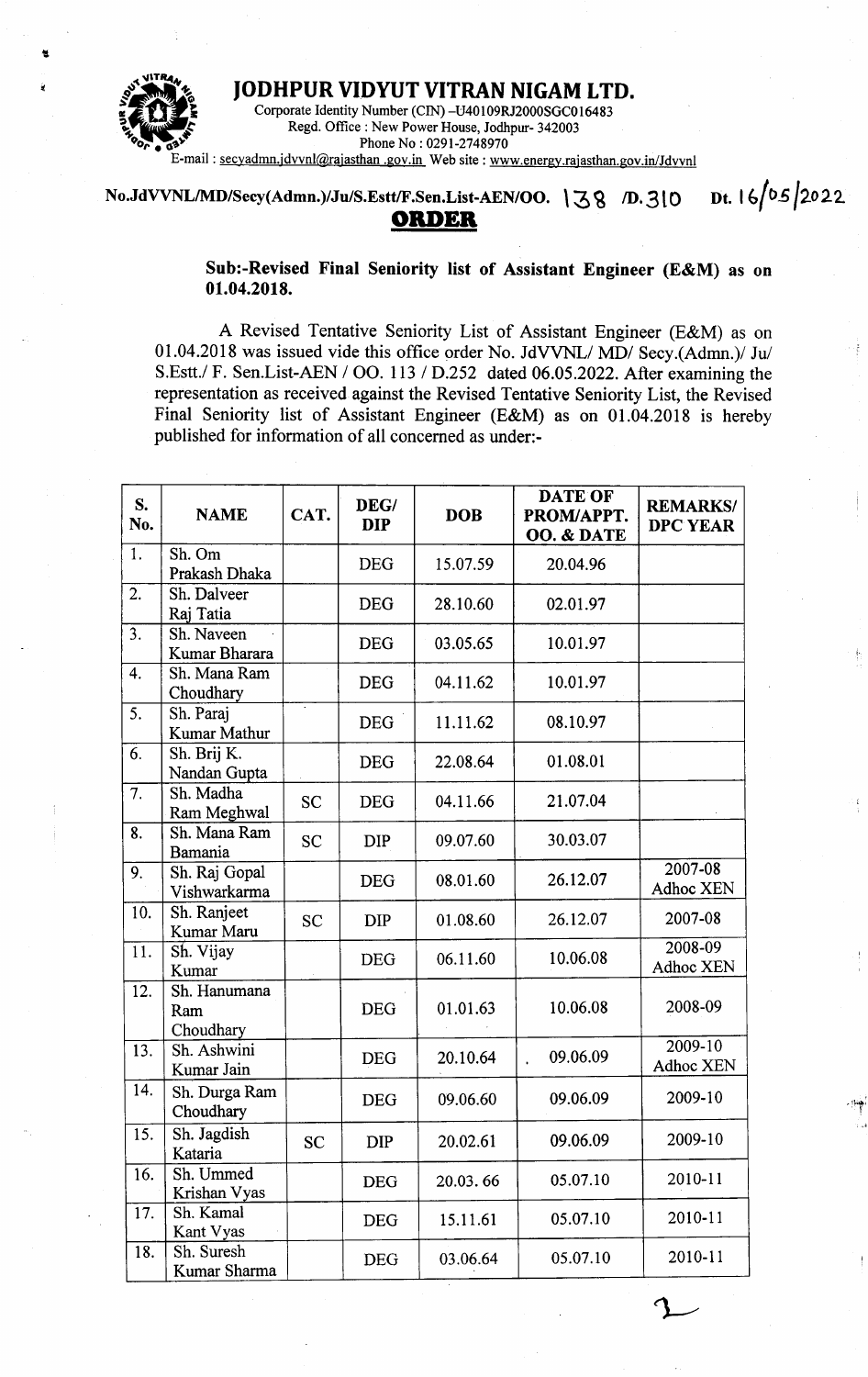| S.<br>No. | <b>NAME</b>                     | CAT.       | DEG/<br><b>DIP</b> | <b>DOB</b> | <b>DATE OF</b><br>PROM/APPT.<br>OO. & DATE | <b>REMARKS/</b><br><b>DPC YEAR</b>    |
|-----------|---------------------------------|------------|--------------------|------------|--------------------------------------------|---------------------------------------|
| 19.       | Sh. Prakash<br>Jain             |            | <b>DEG</b>         | 23.12.68   | 06.09.10                                   | 2010-11                               |
| 20.       | Sh. Anil<br>Singhal             |            | <b>DEG</b>         | 01.07.68   | 06.09.10                                   | 2010-11                               |
| 21.       | Sh. Bhagwati<br>Prasad Mathur   |            | DIP                | 17.07.58   | 06.09.10                                   | 2010-11                               |
| 22.       | Sh. Virdha<br>Ram Beniwal       |            | <b>DIP</b>         | 05.04.58   | 06.09.10                                   | 2010-11                               |
| 23.       | Sh. Rajendra<br>Lal Mathur      |            | <b>DIP</b>         | 06.08.58   | 06.09.10                                   | 2010-11                               |
| 24.       | Sh. Bhera Ram<br>Choudhary      |            | <b>DEG</b>         | 02.02.67   | 07.10.10                                   | 2010-11                               |
| 25.       | Sh. Mustaq<br>Ahmed<br>Siddique |            | <b>DIP</b>         | 30.08.58   | 07.10.10                                   | 2010-11                               |
| 26.       | Sh. Gordhan<br>Ram Vishnoi      |            | <b>DIP</b>         | 07.07.58   | 01.11.10                                   | 2010-11                               |
| 27.       | Sh. Lal Chand                   | <b>SC</b>  | <b>DIP</b>         | 08.03.69   | 07.12.10                                   | 2010-11                               |
| 28.       | Sh. Kamal<br>Singh Meena        | <b>ST</b>  | <b>DEG</b>         | 30.09.82   | 434<br>29.06.07                            | FM re-<br>designated as<br><b>AEN</b> |
| 29.       | Sh. Nemi<br>Chand Verma         | <b>SC</b>  | <b>DEG</b>         | 04.10.80   | 426<br>29.06.07                            | $-do-$                                |
| 30.       | Sh. Latish<br>Kumar             | <b>SC</b>  | <b>DEG</b>         | 17.09.82   | 427<br>29.06.07                            | $-do-$                                |
| 31.       | Sh. Kailash<br>Kumar            | <b>SC</b>  | <b>DEG</b>         | 27.02.84   | 433<br>29.06.07                            | $-do-$                                |
| 32.       | Sh. Nimendra<br>Raj Singh       | <b>GEN</b> | <b>DEG</b>         | 21.11.83   | 435<br>29.06.07                            | $-do-$                                |
| 33.       | Sh. Prahlad<br>Ram              | <b>SC</b>  | <b>DEG</b>         | 10.01.77   | 428<br>29.06.07                            | $-do-$                                |
| 34.       | Sh. Rajendra<br>Kumar           | <b>ST</b>  | <b>DEG</b>         | 30.07.82   | 432<br>29.06.07                            | $-do-$                                |
| 35.       | Sh. Richpal<br>Singh Charan     |            | <b>DEG</b>         | 21.10.67   | 23.10.12                                   | 2011-12                               |
| 36.       | Sh. Dhira<br>Chand<br>Shivaran  |            | <b>DEG</b>         | 01.07.68   | 23.10.12                                   | 2011-12                               |
| 37.       | Sh. Gayad<br>Singh              |            | <b>DEG</b>         | 10.11.66   | 23.10.12                                   | 2011-12                               |
| 38.       | Sh. Rajeev<br>Kumar Mittal      |            | <b>DEG</b>         | 14.12.64   | 23.10.12                                   | 2011-12                               |
| 39.       | Sh. Bhavtosh<br>Parmar          |            | <b>DEG</b>         | 05.04.67   | 23.10.12                                   | 2011-12                               |
| 40.       | Sh. Sunil Dutt<br>Joshi         |            | <b>DEG</b>         | 01.07.62   | 23.10.12                                   | 2011-12                               |
| 41.       | Sh. Rajesh<br>Bohra             |            | <b>DEG</b>         | 13.11.66   | 23.10.12                                   | 2011-12                               |
| 42.       | Sh. Durga Ram<br>Choudhary      |            | <b>DEG</b>         | 02.07.65   | 23.10.12                                   | 2011-12                               |
| 43.       | Sh. Dalpat<br><b>Bhandari</b>   |            | <b>DEG</b>         | 20.08.66   | 23.10.12                                   | 2011-12                               |
| 44.       | Sh. Hari Ram<br>Dhaka           |            | <b>DEG</b>         | 01.02.64   | 23.10.12                                   | 2011-12                               |
| 45.       | Sh. Sanjay<br>Dutt Purohit      |            | <b>DEG</b>         | 01.07.63   | 23.10.12                                   | 2011-12                               |
| 46.       | Sh. Babu Lal<br>Vishnoi         |            | <b>DEG</b>         | 20.11.62   | 23.10.12                                   | 2011-12                               |

 $\frac{\partial}{\partial t}$ 

 $\frac{1}{2}$ 

rg.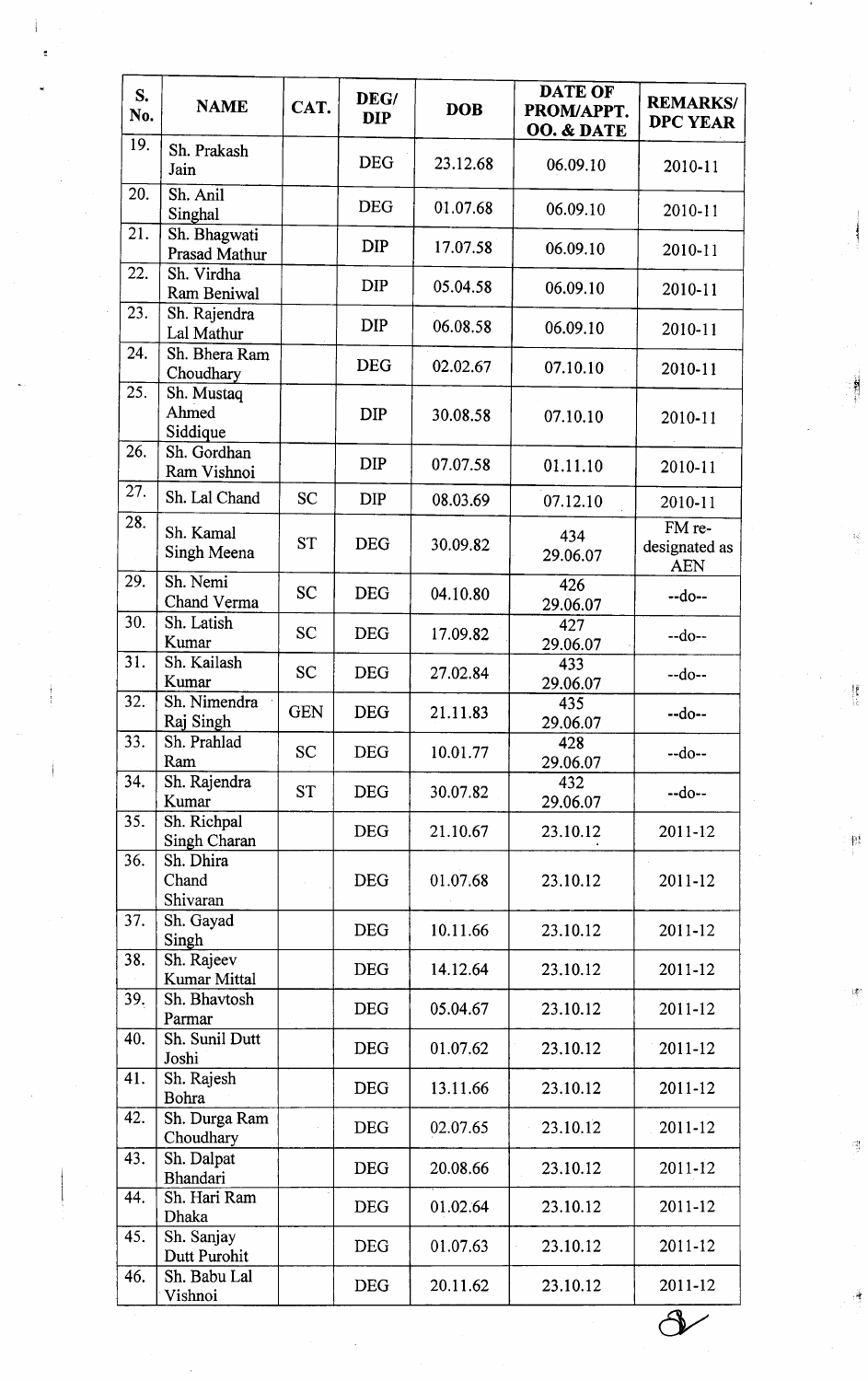| S.<br>No. | <b>NAME</b>                                              | CAT.       | DEG/<br><b>DIP</b> | <b>DOB</b>       | <b>DATE OF</b><br>PROM/APPT.<br>OO. & DATE | <b>REMARKS/</b><br><b>DPC YEAR</b>    |
|-----------|----------------------------------------------------------|------------|--------------------|------------------|--------------------------------------------|---------------------------------------|
| 47.       | Sh. Sunil<br>Prakash<br>Mathur                           |            | <b>DEG</b>         | 03.03.62         | 23.10.12                                   | 2011-12                               |
| 48.       | Sh. Bhura Ram<br>Farouda                                 |            | <b>DEG</b>         | 06.04.65         | 23.10.12                                   | 2011-12                               |
| 49.       | Sh. Ajay<br>Kumar Sharma                                 |            | <b>DEG</b>         | 18.02.68         | 23.10.12                                   | 2011-12                               |
| 50.       | Sh. Ashok<br>Kumar<br>Agarwal                            |            | <b>DEG</b>         | 10.09.70         | 23.10.12                                   | 2011-12                               |
| 51.       | Sh. Dev Karan<br>Choudhary                               |            | <b>DEG</b>         | 02.07.67         | 23.10.12                                   | 2011-12                               |
| 52.       | Sh. Om<br>Prakash<br>Kashnia                             |            | <b>DIP</b>         | 14.09.58         | 23.10.12                                   | 2011-12                               |
| 53.       | Sh. Har Lal<br>Vishnoi                                   |            | <b>DIP</b>         | 12.11.59         | 23.10.12                                   | $2011 - 12$                           |
| 54.       | Sh. Harish<br>Devpal                                     | <b>SC</b>  | <b>DIP</b>         | 05.07.69         | 23.10.12                                   | 2011-12                               |
| 55.       | Sh. Laxman Das                                           | <b>SC</b>  | <b>DIP</b>         | 15.06.69         | 23.10.12                                   | 2011-12                               |
| 56.       | Sh. Bhup Singh                                           | <b>SC</b>  | <b>DIP</b>         | 01.07.68         | 23.10.2012                                 | 2011-12                               |
| 57.       | Sh. Babu Lal<br>Parihar                                  | <b>SC</b>  | <b>DIP</b>         | 05.05.67         | 23.10.12                                   | 2011-12                               |
| 58.       | Sh. Harish<br>Chandra Dhalia                             | <b>SC</b>  | <b>DIP</b>         | 15.07.66         | 23.10.12                                   | 2011-12                               |
| 59.       | Sh.Manmohan<br>Singh<br>Shekhawat                        | <b>GEN</b> | <b>DEG</b>         | 30.12.86         | 363/687<br>15.09.08                        | FM re-<br>designated as<br><b>AEN</b> |
| 60.       | Sh.Vishnu<br>Methi                                       | <b>GEN</b> | <b>DEG</b>         | 10.10.86         | 358/692<br>15.09.08                        | $-do-$                                |
| 61.       | Sh.Anil Kumar                                            | <b>OBC</b> | <b>DEG</b>         | 02.01.84         | 354/688<br>15.09.08                        | $-do-$                                |
| 62.       | Sh. Jitendra<br>Arora                                    | <b>GEN</b> | <b>DEG</b>         | 12.03.80         | 347/681<br>15.09.08                        | $-do-$                                |
| 63.       | Sh.Amit Sihra                                            | <b>ST</b>  | <b>DEG</b>         | 15.04.83         | 359/693<br>15.09.08                        | $-do-$                                |
| 64.       | Sh.Tariq                                                 | <b>GEN</b> | DEG <sup>®</sup>   | 01.07.80         | 370/704<br>15.09.08                        | $-do-$                                |
| 65.       | Ms.Neha<br>Gupta                                         | <b>GEN</b> | <b>DEG</b>         | 26.10.85         | 364/698<br>15.09.08                        | $-do-$                                |
| 66.       | Sh.Chaman Lal<br>Airi                                    | <b>GEN</b> | <b>DEG</b>         | 08.12.78         | 352/686<br>15.09.08                        | $-do-$                                |
| 67.       | Sh.Mukesh<br>Kumar                                       | <b>GEN</b> | <b>DEG</b>         | 23.01.84         | 362/696<br>15.09.08                        | $-do-$                                |
| 68.       | Sh.Deepak<br>Ojha                                        | <b>GEN</b> | <b>DEG</b>         | 28.03.81         | 350/684<br>15.09.08                        | $-do-$                                |
| 69.       | Sh.Madan<br>Gopal                                        | OBC        | <b>DEG</b>         | 14.07.84         | 369/703<br>15.09.08                        | $-do-$                                |
| 70.       | Ms.Prabha<br>Singh                                       | <b>GEN</b> | <b>DEG</b>         | 05.09.84         | 365/699<br>15.09.08                        | $-do-$                                |
| 71.       | Sh.Digvijay<br><b>DEG</b><br><b>GEN</b><br>Singh Sisodia |            | 03.12.84           | 1124<br>30.12.08 | $-do-$                                     |                                       |
| 72.       | Sh.Rubina<br>Khan                                        | OBC        | <b>DEG</b>         | 29.12.84         | 366/700<br>15.09.08                        | $-do-$                                |
| 73.       | Sh. Mahesh<br>Kumar Daiya                                | OBC        | <b>DEG</b>         | 02.06.85         | 348/682<br>15.09.08                        | $-do-$                                |

l.

 $\partial\!\!\!\!-\!\!\partial\!\!\!\!-\!\!\partial\!\!\!\!-\!\!\partial\!\!\!\!-\!\!\partial\!\!\!\!-\!\!\partial\!\!\!\!-\!\!\partial\!\!\!\!-\!\!\partial\!\!\!\!-\!\!\partial\!\!\!\!-\!\!\partial\!\!\!\!-\!\!\partial\!\!\!\!-\!\!\partial\!\!\!\!-\!\!\partial\!\!\!\!-\!\!\partial\!\!\!\!-\!\!\partial\!\!\!\!-\!\!\partial\!\!\!\!-\!\!\partial\!\!\!-\!\!\partial\!\!\!-\!\!\partial\!\!\!-\!\!\partial\!\!\!-\!\!\partial\!\!\!-\!\!\partial\!\!\!-\!\!\partial\!\!\!-\!\!\partial\!\!\!-\!\!\partial\!\!\!-\!\!\partial\!\$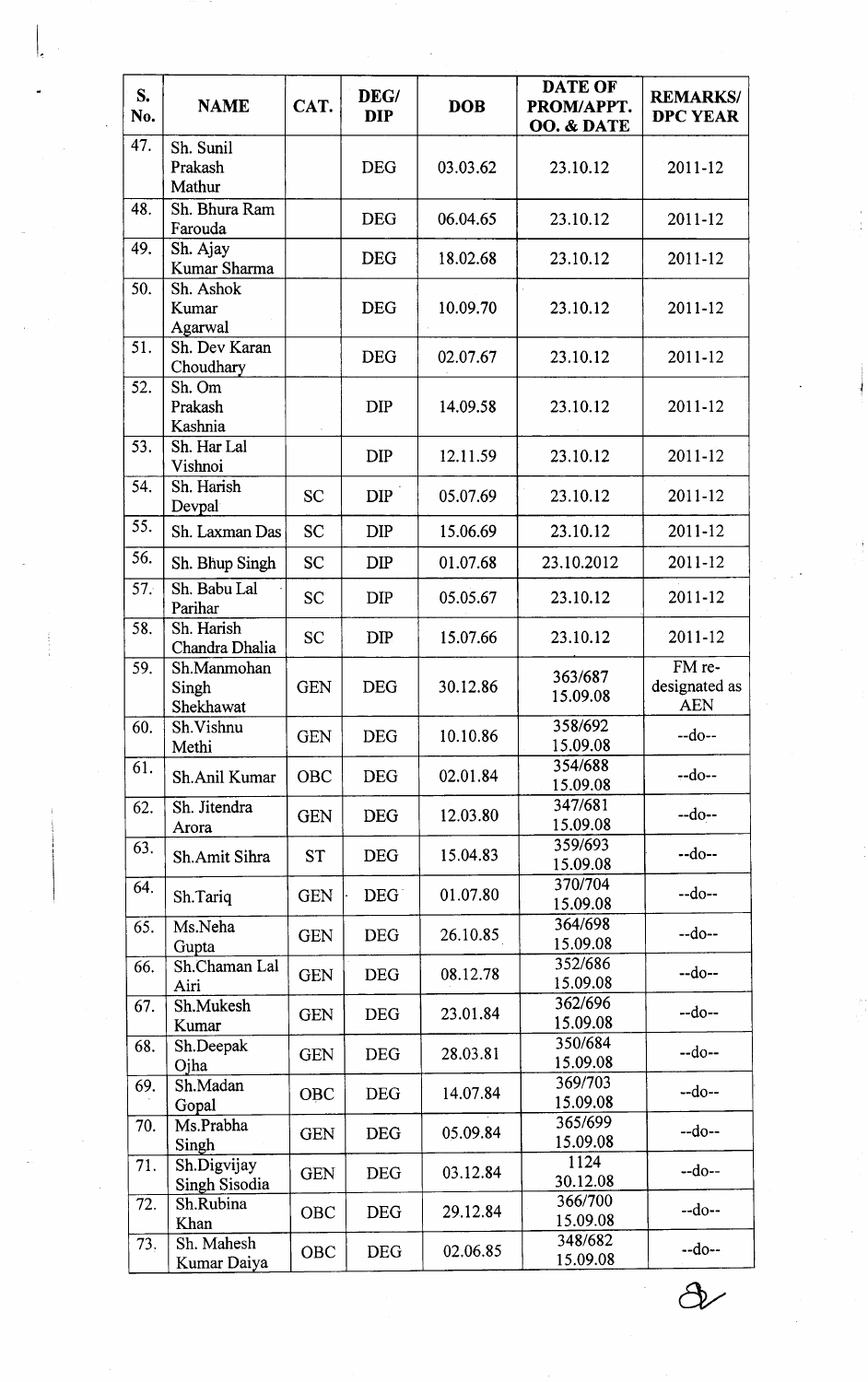| S.<br>No. | <b>NAME</b>                    | CAT.       | DEG/<br><b>DIP</b> | <b>DOB</b> | <b>DATE OF</b><br>PROM/APPT.<br>OO. & DATE | <b>REMARKS/</b><br><b>DPC YEAR</b> |
|-----------|--------------------------------|------------|--------------------|------------|--------------------------------------------|------------------------------------|
| 74.       | Sh.<br>Dharmendra<br>Prajapati | <b>OBC</b> | <b>DEG</b>         | 01.12.84   | 349/683<br>15.09.08                        | $-do-$                             |
| 75.       | Sh.Mahesh<br>Didwaniya         | OBC        | <b>DEG</b>         | 07.04.85   | 1127<br>30.12.08                           | $-do-$                             |
| 76.       | Sh.Vishram<br>Lal Saini        | OBC        | <b>DEG</b>         | 14.10.82   | 1128<br>30.12.08                           | $-do-$                             |
| 77.       | Ms.Ruchi<br>Bhansali           | <b>GEN</b> | <b>DEG</b>         | 26.12.84   | 1126<br>30.12.08                           | $-do-$                             |
| 78.       | Sh.Manoj<br>Kumar Deora        | <b>SC</b>  | <b>DEG</b>         | 22.01.83   | 648<br>15.08.09                            | $-do-$                             |
| 79.       | Sh. Ashok<br>Kumar Trivedi     |            | <b>DEG</b>         | 01.07.65   | 23.10.12                                   | 2012-13                            |
| 80.       | Sh. Alpu Ram<br>Choudhary      |            | <b>DEG</b>         | 01.05.71   | 23.10.12                                   | 2012-13                            |
| 81.       | Sh. Kulveer<br>Singh Sandhu    |            | <b>DEG</b>         | 27.10.62   | 23.10.12                                   | 2012-13                            |
| 82.       | Sh. Raj Kumar<br>Soni          | <b>OBC</b> | <b>DEG</b>         | 01.03.69   | 23.10.12                                   | 2012-13                            |
| 83.       | Sh. Bhupendra<br>Bohra         |            | <b>DEG</b>         | 30.09.69   | 23.10.12                                   | 2012-13                            |
| 84.       | Sh. Bhupendra<br>Singh         | <b>OBC</b> | <b>DEG</b>         | 21.05.71   | 23.10.12                                   | 2012-13                            |
| 85.       | Sh. Manish<br>Mathur           |            | <b>DEG</b>         | 17.10.69   | 23.10.12                                   | 2012-13                            |
| 86.       | Sh. Arvind<br>Kumar<br>Gadhwal |            | <b>DEG</b>         | 03.05.68   | 23.10.12                                   | 2012-13                            |
| 87.       | Sh. Bhanwar<br>Lal Choudhary   |            | DIP                | 05.06.60   | 23.10.12                                   | 2012-13                            |
| 88.       | Sh. Harbans Lal<br>Arora       |            | DIP                | 10.07.60   | 23.10.12                                   | 2012-13                            |
| 89.       | Sh. Abdul<br>Kalam             |            | <b>DIP</b>         | 15.06.61   | 23.10.12                                   | 2012-13                            |
| 90.       | Sh. Lal Singh<br>Shekhawat     |            | DIP                | 24.03.63   | 23.10.12                                   | 2012-13                            |
| 91.       | Sh. Amitabh<br>Deora           |            | <b>DIP</b>         | 10.09.59   | 23.10.12                                   | 2012-13                            |
| 92.       | Sh. Desh<br>Deepak             |            | <b>DIP</b>         | 22.09.60   | 23.10.12                                   | 2012-13                            |
| 93.       | Sh. Devanand<br>Dhankani       |            | <b>DIP</b>         | 17.08.61   | 23.10.12                                   | 2012-13                            |
| 94.       | Sh. Moti Chand<br>Jain         |            | <b>DIP</b>         | 02.05.59   | 23.10.12                                   | 2012-13                            |
| 95.       | Sh. Natwar Lal<br>Mathur       |            | <b>DIP</b>         | 02.07.58   | 23.10.12                                   | 2012-13                            |
| 96.       | Sh. Bhagirath<br>Singh Senkhu  |            | <b>DEG</b>         | 05.08.67   | 03.09.13                                   | 2013-14                            |
| 97.       | Sh. Dinesh<br>Mathur           |            | <b>DEG</b>         | 12.06.66   | 03.09.13                                   | 2013-14                            |
| 98.       | Sh. Manoj<br>Kumar Goyal       |            | <b>DEG</b>         | 29.08.70   | 03.09.13                                   | 2013-14                            |
| 99.       | Sh. Sita Ram                   |            | <b>DEG</b>         | 08.01.69   | 03.09.13                                   | 2013-14                            |
| 100.      | Sh. Pabu Ram<br>Siyag          |            | <b>DEG</b>         | 01.07.71   | 03.09.13                                   | 2013-14                            |
| 101.      | Sh. Nimba<br>Ram               |            | <b>DEG</b>         | 12.01.68   | 03.09.13                                   | 2013-14                            |
|           |                                |            |                    |            |                                            |                                    |

Ū

I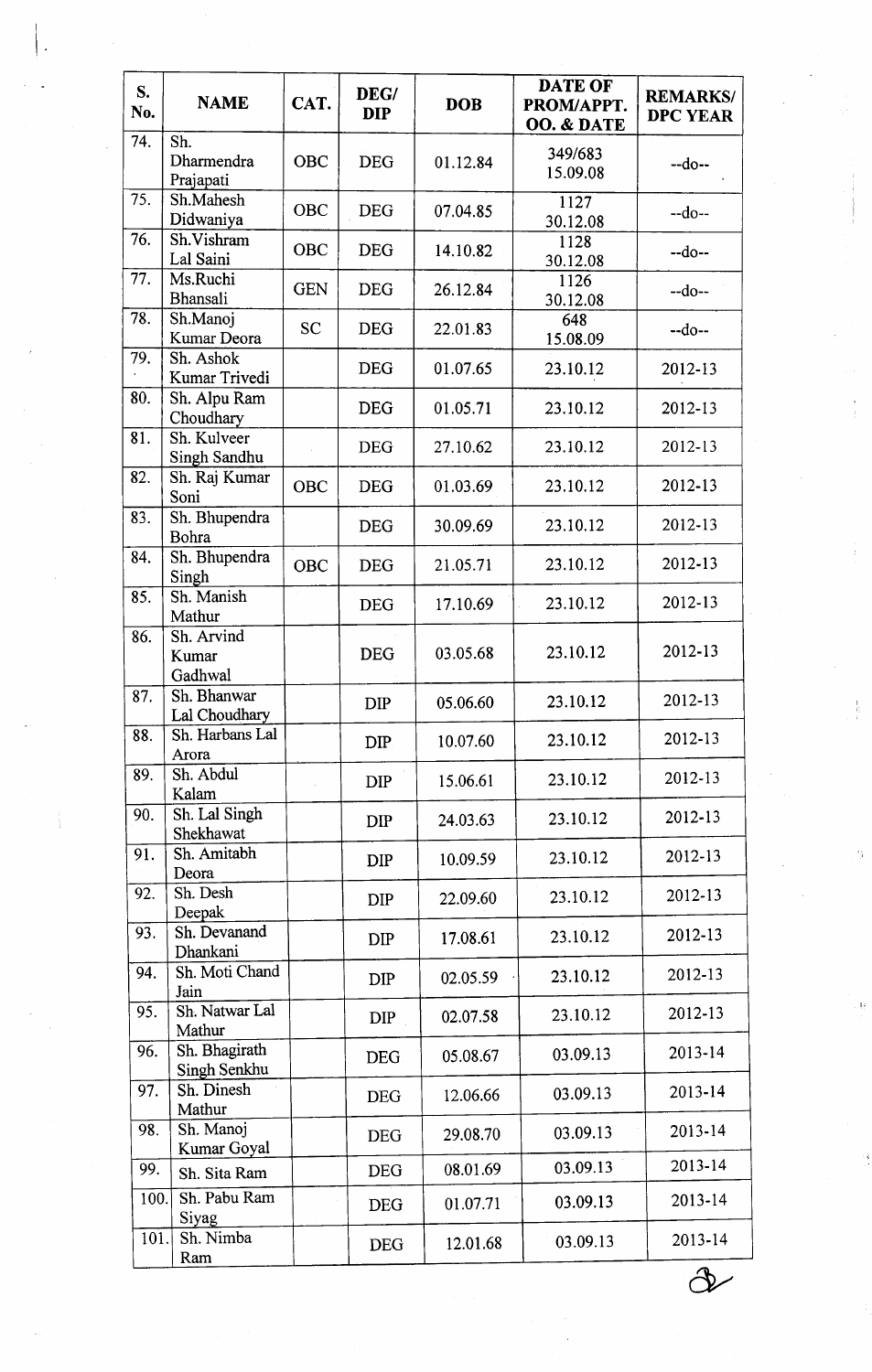| S.<br>No. | <b>NAME</b>                        | CAT.      | DEG/<br><b>DIP</b> | <b>DOB</b> | <b>DATE OF</b><br>PROM/APPT.<br>OO. & DATE | <b>REMARKS/</b><br><b>DPC YEAR</b> |
|-----------|------------------------------------|-----------|--------------------|------------|--------------------------------------------|------------------------------------|
| 102.      | Sh. Shakti<br><b>Singh Rathore</b> |           | <b>DEG</b>         | 02.10.72   | 03.09.13                                   | 2013-14                            |
| 103.      | Sh. Shazad<br>Khan                 |           | <b>DEG</b>         | 15.10.65   | 03.09.13                                   | 2013-14                            |
| 104.      | Sh. Girdhari<br>Lal Jat            |           | <b>DEG</b>         | 10.03.67   | 03.09.13                                   | 2013-14                            |
| 105.      | Sh. Narayan<br>Lal Suthar          |           | <b>DEG</b>         | 01.07.67   | 03.09.13                                   | 2013-14                            |
| 106.      | Sh. Mahesh<br>Kumar Bohra          |           | <b>DEG</b>         | 01.07.71   | 03.09.13                                   | 2013-14                            |
| 107.      | Sh. Sanjay<br>Kumar Mangal         |           | <b>DEG</b>         | 02.10.69   | 03.09.13                                   | 2013-14                            |
| 108.      | Sh. Man Singh                      | <b>SC</b> | <b>DEG</b>         | 01.07.67   | 03.09.13                                   | 2013-14                            |
| 109.      | Sh. Mahesh<br>Kumar Bhati          | <b>SC</b> | <b>DEG</b>         | 18.05.81   | 03.09.13                                   | 2013-14                            |
| 110.      | Sh. Anil<br>Kumar Barwar           | <b>SC</b> | <b>DEG</b>         | 10.08.78   | 03.09.13                                   | 2013-14                            |
| 111.      | Sh. Ajay<br>Kumar<br>Tundwal       | <b>SC</b> | <b>DEG</b>         | 02.08.79   | 03.09.13                                   | 2013-14                            |
| 112.      | Sh. Ramesh<br>Kumar<br>Megwal      | <b>SC</b> | <b>DEG</b>         | 25.02.82   | 03.09.13                                   | 2013-14                            |
| 113.      | Sh. Ram<br>Kishan Meena            | <b>ST</b> | <b>DEG</b>         | 06.12.80   | 03.09.13                                   | 2013-14                            |
| 114.      | Sh. Mahendra<br>Kumar Meena        | <b>ST</b> | <b>DEG</b>         | 05.12.81   | 03.09.13                                   | 2013-14                            |
| 115.      | Sh. Namo<br>Narayan<br>Meena       | <b>ST</b> | <b>DEG</b>         | 05.07.83   | 03.09.13                                   | 2013-14                            |
| 116.      | Sh. Prakash<br>Chand Meena         | <b>ST</b> | <b>DEG</b>         | 11.11.82   | 03.09.13                                   | 2013-14                            |
| 117.      | Sh. Vijay<br>Singh Meena           | <b>ST</b> | <b>DEG</b>         | 02.10.83   | 03.09.13                                   | 2013-14                            |
| 118.      | Sh. Ashok<br>Kumar Meena           | <b>ST</b> | <b>DEG</b>         | 11.03.82   | 03.09.13                                   | 2013-14                            |
| 119.      | Sh. Rishikesh<br>Meena             | <b>ST</b> | <b>DEG</b>         | 20.06.85   | 03.09.13                                   | 2013-14                            |
| 120.      | Sh. Vijay<br>Singh Meena           | ST        | <b>DEG</b>         | 01.07.84   | 03.09.13                                   | 2013-14                            |
| 121.      | Sh. Rajesh<br>Prasad Meena         | <b>ST</b> | <b>DEG</b>         | 25.12.84   | 03.09.13                                   | 2013-14                            |
| 122.      | Sh. Shiv Ram<br>Meena              | <b>ST</b> | <b>DEG</b>         | 10.07.86   | 03.09.13                                   | 2013-14                            |
| 123.      | Sh. Sanjay<br>Meena                | <b>ST</b> | <b>DEG</b>         | 12.11.83   | 03.09.13                                   | 2013-14                            |
| 124.      | Sh. Anand<br>Prakash<br>Sharma     |           | <b>DIP</b>         | 07.09.58   | 03.09.13                                   | 2013-14                            |
| 125.      | Sh. Madan Lal<br>Sharma            |           | <b>DIP</b>         | 29.07.61   | 03.09.13                                   | 2013-14                            |
| 126.      | Sh. Bhaga Ram<br>Pediwal           |           | <b>DEG</b>         | 26.05.68   | 01.10.13                                   | 2013-14                            |
| 127.      | Sh. Jaipal<br>Singh<br>Choudhary   |           | <b>DEG</b>         | 10.05.70   | 01.10.13                                   | 2013-14                            |
| 128.      | Sh. Jogendra<br>Singh              | <b>SC</b> | <b>DEG</b>         | 20.10.83   | 01.10.13                                   | 2013-14                            |
|           |                                    |           |                    |            |                                            |                                    |

 $\frac{1}{2}$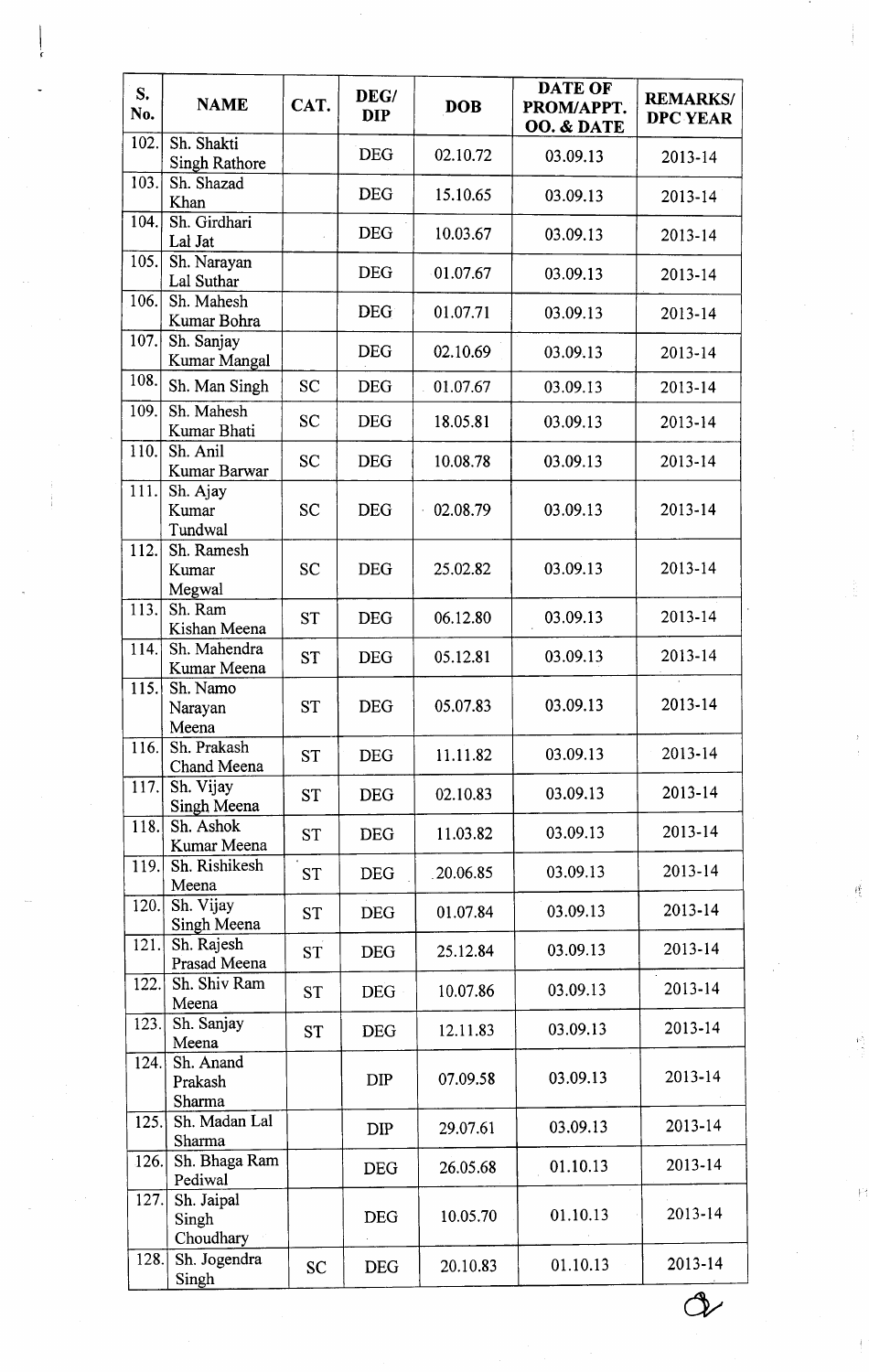| S.<br>No. | <b>NAME</b>                     | CAT.       | DEG/<br><b>DIP</b> | <b>DOB</b> | <b>DATE OF</b><br>PROM/APPT.<br>OO. & DATE | <b>REMARKS/</b><br><b>DPC YEAR</b> |
|-----------|---------------------------------|------------|--------------------|------------|--------------------------------------------|------------------------------------|
| 129.      | Sh. Mahadan<br>Charan           |            | <b>DIP</b>         | 06.07.59   | 01.10.13                                   | $2013 - 14$                        |
| 130.      | Sh. Bhanwar<br>Ram<br>Choudhary |            | <b>DEG</b>         | 16.08.72   | 13.12.13                                   | 2013-14                            |
| 131.      | Sh. Radhey<br>Shyam Tak         |            | <b>DEG</b>         | 01.07.69   | 13.12.13                                   | 2013-14                            |
| 132.      | Sh. Suresh<br>Kumar Sethia      |            | <b>DEG</b>         | 10.04.72   | 13.12.13                                   | 2013-14                            |
| 133.      | Sh. Mahipal<br>Singh Parihar    |            | <b>DEG</b>         | 28.06.71   | 13.12.13                                   | 2013-14                            |
| 134.      | Sh. Arvind Jain                 |            | <b>DEG</b>         | 13.10.71   | 13.12.13                                   | $2013 - 14$                        |
| 135.      | Sh. Sonam<br>Dutta              |            | <b>DEG</b>         | 06.10.69   | 22.08.14                                   | 2014-15                            |
| 136.      | Sh. Babu Lal<br>Sirvi           |            | <b>DEG</b>         | 01.01.70   | 22.08.14                                   | 2014-15                            |
| 137.      | Sh. Sunil<br>Choudhary          |            | <b>DEG</b>         | 24.08.69   | 22.08.14                                   | 2014-15                            |
| 138.      | Sh. Mohd.<br>Abrar Ahmed        | <b>OBC</b> | <b>DEG</b>         | 25.09.67   | 22.08.14                                   | 2014-15                            |
| 139.      | Sh. Chetan<br>Prakash Suthar    | <b>OBC</b> | <b>DEG</b>         | 01.07.66   | 22.08.14                                   | 2014-15                            |
| 140.      | Sh. Ashok<br>Kumar Mathur       |            | <b>DEG</b>         | 27.07.58   | 22.08.14                                   | 2014-15<br><b>AMIE</b><br>14.3.97  |
| 141.      | Sh. Budha<br>Ram Vishnoi        |            | DEG                | 01.06.70   | 22.08.14                                   | 2014-15                            |
| 142.      | Sh. Jawari Lal<br>Choudhary     |            | <b>DEG</b>         | 21.03.71   | 22.08.14                                   | 2014-15                            |
| 143.      | Sh. Satish<br>Chand Sharma      | OBC        | <b>DEG</b>         | 17.02.73   | 22.08.14                                   | 2014-15                            |
| 144.      | Sh. Girraj<br>Prasad Jajoriya   | <b>SC</b>  | <b>DEG</b>         | 01.07.73   | 22.08.14                                   | 2014-15                            |
| 145.      | Sh. Mohan<br>Ram Baral          | <b>SC</b>  | <b>DEG</b>         | 13.05.84   | 22.08.14                                   | 2014-15                            |
| 146.      | Sh.Gemra Ram<br>Garg            | <b>SC</b>  | <b>DEG</b>         | 22.02.80   | 22.08.14                                   | 2014-15                            |
| 147.      | Sh. Bhagwan<br>Singh Bhati      |            | <b>DIP</b>         | 26.01.60   | 22.08.14                                   | 2014-15                            |
| 148.      | Sh. Bhanwar<br>Lal Vishnoi      |            | <b>DIP</b>         | 05.03.60   | 22.08.14                                   | 2014-15                            |
| 149.      | Sh. Ajay<br>Kumar Singh         |            | <b>DEG</b>         | 20.09.71   | 01.09.14                                   | 2014-15                            |
| 150.      | Sh. Sunil<br>Bohra              |            | <b>DEG</b>         | 05.01.71   | 01.10.14                                   | 2014-15                            |
| 151.      | Sh. Virendra<br>Singh Kavia     | <b>OBC</b> | <b>DEG</b>         | 08.12.73   | 01.10.14                                   | 2014-15                            |
| 152.      | Smt. Vandana<br>Purohit         |            | <b>DEG</b>         | 15.08.66   | 11.03.15                                   | 2014-15                            |
| 153.      | Sh. Pradeep<br>Bodana           | <b>SC</b>  | <b>DEG</b>         | 03.07.75   | 11.03.15                                   | 2014-15                            |
| 154.      | Sh. Shantanu<br>Kumar Singhal   |            | <b>DEG</b>         | 29.12.73   | 01.06.16                                   | 2015-16                            |
| 155.      | Sh. Rakesh<br>Kumar Sharma      |            | <b>DEG</b>         | 26.01.73   | 01.06.16                                   | 2015-16                            |
| 156.      | Sh. Manish                      |            | <b>DEG</b>         | 10.09.72   | 01.06.16                                   | 2015-16                            |
|           | Sharma                          |            |                    |            |                                            |                                    |

 $\frac{1}{\sqrt{2}}$ 

**1** 

 $\frac{1}{2}$ 

 $\frac{1}{2}$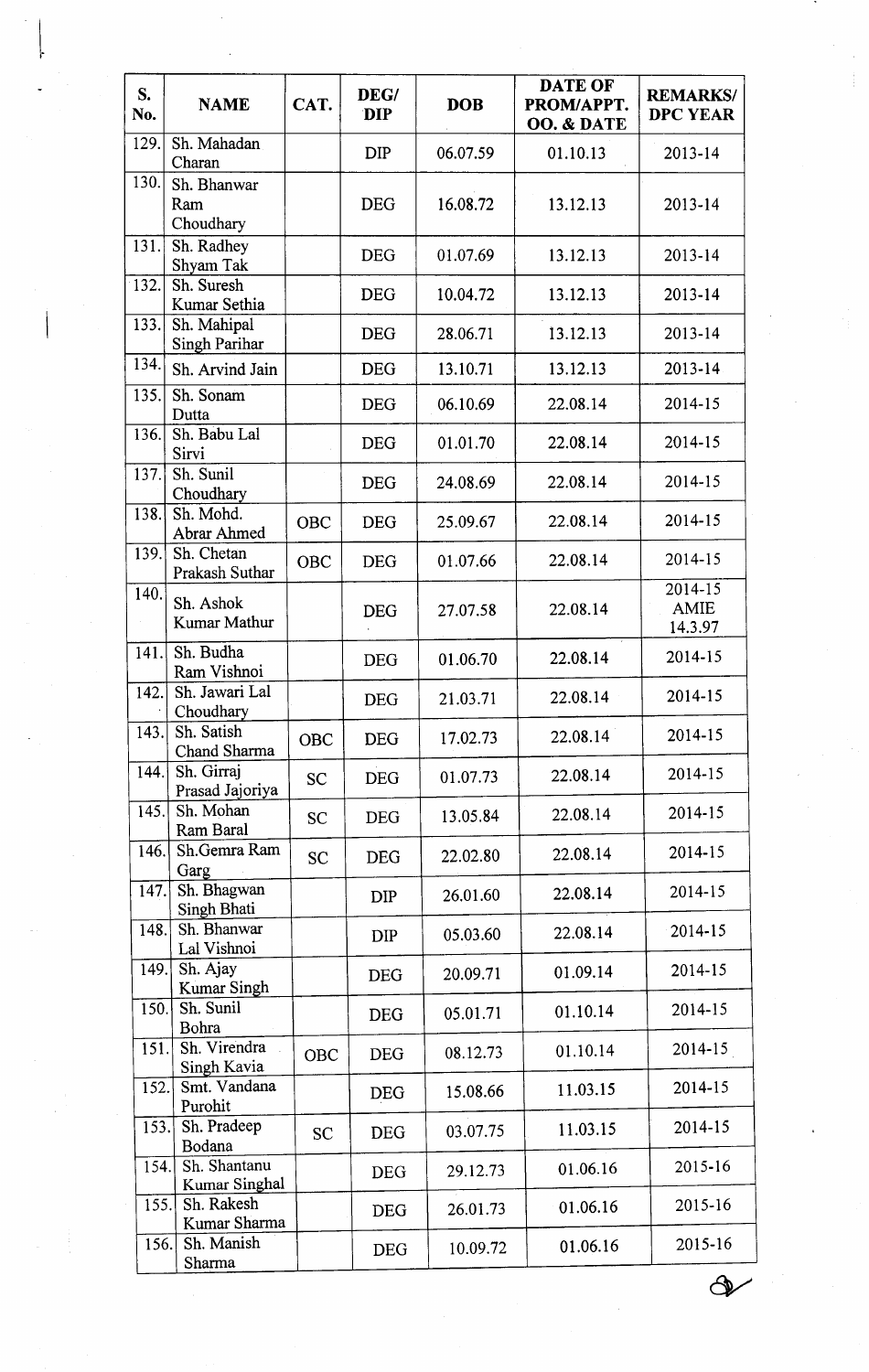| S.<br>No. | <b>NAME</b>                         | CAT.       | DEG/<br><b>DIP</b> | <b>DOB</b> | <b>DATE OF</b><br>PROM/APPT.<br>OO. & DATE | <b>REMARKS/</b><br><b>DPC YEAR</b> |
|-----------|-------------------------------------|------------|--------------------|------------|--------------------------------------------|------------------------------------|
| 157.      | Sh. Mahendra<br>Kumar Ola           |            | <b>DEG</b>         | 15.01.70   | 01.06.16                                   | 2015-16                            |
| 158.      | Sh. Rajendra<br>Singh<br>Shekhawat  |            | <b>DEG</b>         | 31.05.74   | 01.06.16                                   | 2015-16                            |
| 159.      | Sh. Shaitan<br><b>Singh Sisodia</b> | <b>OBC</b> | <b>DEG</b>         | 05.04.71   | 01.06.16                                   | 2015-16                            |
| 160.      | Sh. Inder Dan<br>Charan             |            | <b>DEG</b>         | 02.10.76   | 01.06.16                                   | 2015-16                            |
| 161.      | Smt. Veena<br>Pareek                |            | <b>DEG</b>         | 28.11.74   | 01.06.16                                   | 2015-16                            |
| 162.      | Sh. Sudhir<br>Kumar Sharma          | <b>OBC</b> | <b>DEG</b>         | 28.10.75   | 01.06.16                                   | 2015-16                            |
| 163.      | Sh. Baldev<br>Singh                 | OBC        | <b>DEG</b>         | 28.12.75   | 01.06.16                                   | 2015-16                            |
| 164.      | Sh. Pratapa<br>Ram                  |            | <b>DEG</b>         | 15.11.71   | 01.06.16                                   | 2015-16                            |
| 165.      | Sh. Bhawani<br>Singh<br>Shekhawat   |            | <b>DEG</b>         | 20.02.69   | 01.06.16                                   | 2015-16                            |
| 166.      | Sh. Pradeep<br>Kumar<br>Choudhary   |            | <b>DEG</b>         | 04.10.70   | 01.06.16                                   | 2015-16                            |
| 167.      | Sh. Poonma<br>Ram Vishnoi           |            | <b>DEG</b>         | 30.06.72   | 01.06.16                                   | $2015 - 16$                        |
| 168.      | Sh. Laxman<br>Singh Gehlot          | <b>OBC</b> | <b>DEG</b>         | 07.06.70   | 01.06.16                                   | 2015-16                            |
| 169.      | Sh. Ugara Ram<br>Choudhary          |            | <b>DEG</b>         | 20.06.71   | 01.06.16                                   | 2015-16                            |
| 170.      | Sh. Vikash<br>Gupta                 |            | <b>DEG</b>         | 02.10.81   | 01.06.16                                   | 2015-16                            |
| 171.      | Sh. Sanjay<br>Kumar Yadav           | <b>OBC</b> | <b>DEG</b>         | 20.10.78   | 01.06.16                                   | 2015-16                            |
| 172.      | Sh. Sandeep<br>Dave                 |            | <b>DEG</b>         | 23.09.80   | 01.06.16                                   | 2015-16                            |
| 173.      | Sh. Jitendra<br>Tomer               |            | <b>DEG</b>         | 04.02.82   | 01.06.16                                   | 2015-16                            |
| 174.      | Sh. Abdul<br>Majid                  |            | <b>DEG</b>         | 20.10.76   | 01.06.16                                   | 2015-16                            |
| 175.      | Sh. Ranjeet<br>Kumar                |            | <b>DEG</b>         | 08.07.79   | 01.06.16                                   | 2015-16                            |
| 176.      | Sh. Bharat<br>Kumar Deora           |            | <b>DEG</b>         | 30.06.81   | 01.06.16                                   | 2015-16                            |
| 177.      | Sh. Manish<br>Kalara                |            | <b>DEG</b>         | 02.11.80   | 01.06.16                                   | 2015-16                            |
| 178.      | Sh.Mukesh<br>Kumar                  | <b>SC</b>  | <b>DEG</b>         | 05.06.83   | 01.06.16                                   | 2015-16                            |
| 179.      | Sh. Arun<br>Kumar Bodana            | <b>SC</b>  | <b>DEG</b>         | 17.06.68   | 01.06.16                                   | 2015-16                            |
| 180.      | Sh. Ramesh<br>Barupal               | <b>SC</b>  | <b>DEG</b>         | 15.05.82   | 01.06.16                                   | 2015-16                            |
| 181.      | Sh. Sohan Lal                       | <b>SC</b>  | <b>DEG</b>         | 28.10.84   | 01.06.16                                   | 2015-16                            |
| 182.      | Sh. Pradeep<br>Kumar                | <b>SC</b>  | <b>DEG</b>         | 05.09.84   | 01.06.16                                   | 2015-16                            |
| 183.      | Sh. Kheta Ram<br>Panwar             | <b>SC</b>  | <b>DEG</b>         | 15.11.77   | 01.06.16                                   | 2015-16                            |

I

 $\mathcal{Q}$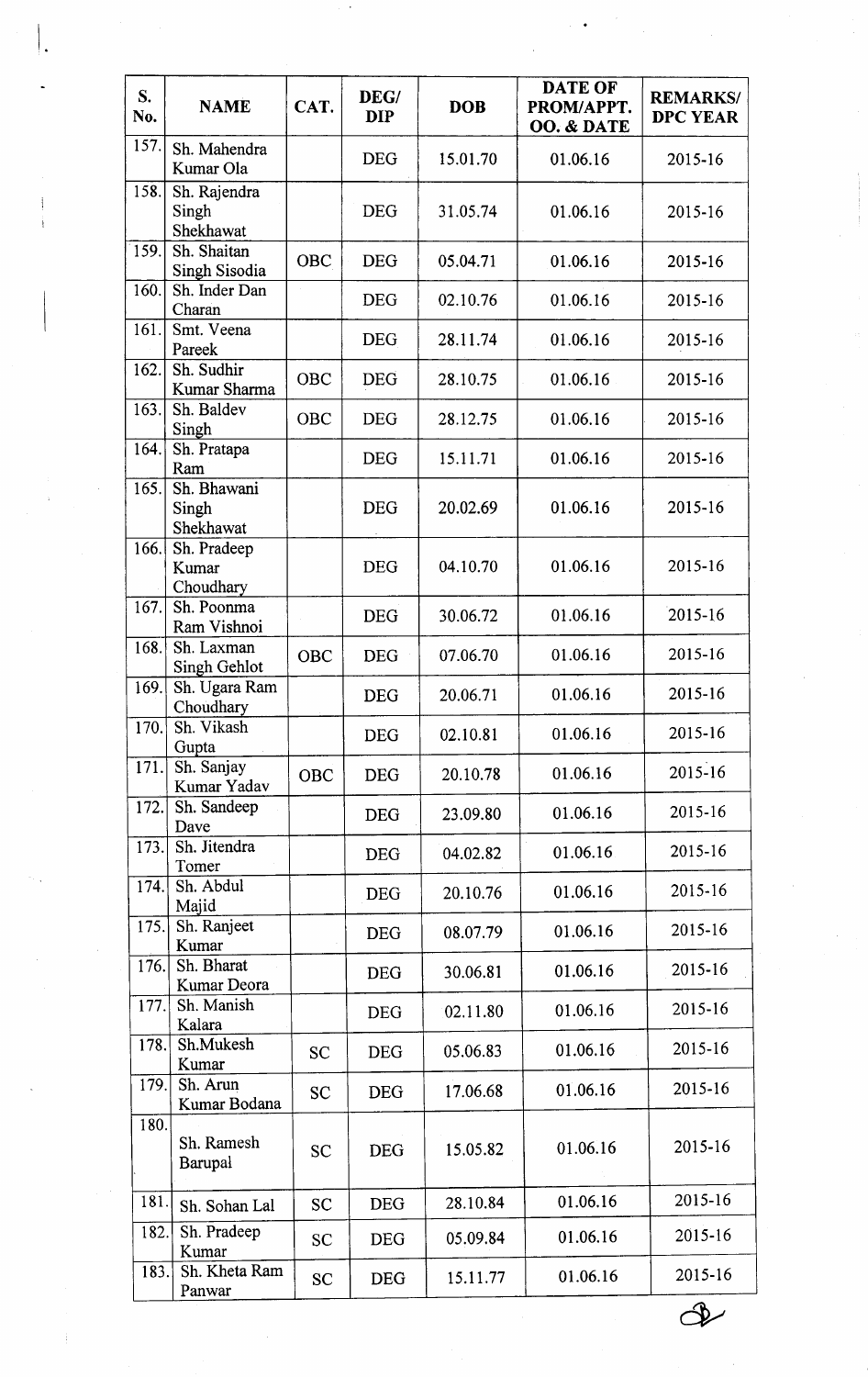| S.<br>No. | <b>NAME</b>                          | CAT.      | DEG/<br><b>DIP</b> | <b>DOB</b> | <b>DATE OF</b><br>PROM/APPT.<br>OO. & DATE | <b>REMARKS/</b><br><b>DPC YEAR</b> |
|-----------|--------------------------------------|-----------|--------------------|------------|--------------------------------------------|------------------------------------|
| 184.      | Sh.Deependra<br>Malhotra             | <b>SC</b> | <b>DEG</b>         | 20.06.84   | 01.06.16                                   | 2015-16                            |
| 185.      | Sh. Hemant<br>Kumar Aswani           | <b>SC</b> | <b>DEG</b>         | 01.07.84   | 01.06.16                                   | 2015-16                            |
| 186.      | Sh. Shashi<br>Kant Meena             | <b>ST</b> | <b>DEG</b>         | 24.06.85   | 01.06.16                                   | 2015-16                            |
| 187.      | Sh. Rajesh<br>Kumar Meena            | <b>ST</b> | <b>DEG</b>         | 07.10.85   | 01.06.16                                   | 2015-16                            |
| 188.      | Sh. Rajendra<br>Meena                | <b>ST</b> | <b>DEG</b>         | 23.10.86   | 01.06.16                                   | 2015-16                            |
| 189.      | Sh. Ram Singh<br>Meena               | <b>ST</b> | <b>DEG</b>         | 05.07.80   | 01.06.16                                   | 2015-16                            |
| 190.      | Sh. Rajesh<br>Kumar Buriya           | <b>ST</b> | <b>DEG</b>         | 01.07.88   | 01.06.16                                   | 2015-16                            |
| 191.      | Sh. Manmeet<br><b>Kumar Pratihar</b> | <b>ST</b> | <b>DEG</b>         | 01.07.87   | 01.06.16                                   | 2015-16                            |
| 192.      | Sh. Tej Prakash<br>Gehlot            |           | <b>DIP</b>         | 06.06.61   | 01.06.16                                   | 2015-16                            |
| 193.      | Sh. Pukh Raj<br>Sethia               |           | <b>DIP</b>         | 15.10.60   | 01.06.16                                   | 2015-16                            |
| 194.      | Sh. Sanjeev<br>Gupta                 |           | <b>DIP</b>         | 01.12.60   | 01.06.16                                   | 2015-16                            |
| 195.      | Sh. Satish<br>Kumar Sharma           |           | <b>DIP</b>         | 27.07.59   | 01.06.16                                   | 2015-16                            |
| 196.      | Sh. Raj Kumar<br>Bhambhri            |           | <b>DIP</b>         | 09.04.58   | 01.06.16                                   | 2015-16                            |
| 197.      | Sh. Inderjeet<br>Singh Arora         |           | <b>DIP</b>         | 09.09.62   | 05.09.16                                   | 2016-17                            |
| 198.      | Sh. Mohan<br><b>Singh Rathore</b>    |           | <b>DIP</b>         | 16.02.63   | 05.09.16                                   | 2016-17                            |
| 199.      | Sh. Harish<br>Soni                   |           | <b>DEG</b>         | 03.08.78   | 05.09.16                                   | 2016-17                            |
| 200.      | Sh. Ishrat Ali<br>Gauri              |           | <b>DEG</b>         | 29.05.81   | 05.09.16                                   | 2016-17                            |
| 201.      | Sh. Kailash<br>Choudhary             |           | <b>DEG</b>         | 12.12.78   | 05.09.16                                   | 2016-17                            |
| 202.      | Sh. Jitendra<br>Singh<br>Shekhawat   |           | <b>DEG</b>         | 13.02.78   | 05.09.16                                   | 2016-17                            |
| 203.      | Sh. Sita Ram<br>Chouhan              | <b>SC</b> | <b>DIP</b>         | 15.06.77   | 05.09.16                                   | 2016-17                            |
| 204.      | Sh. Amart Lal<br>Jatav               | <b>SC</b> | <b>DIP</b>         | 26.01.81   | 05.09.16                                   | 2016-17                            |
| 205.      | Sh. Nishant<br>Dhunna                |           | <b>DEG</b>         | 18.10.1993 | 677/1414<br>dt.01.02.17                    | DR 2016-17                         |
| 206.      | Sh. Sanjay Saran                     |           | <b>DEG</b>         | 15.04.1993 | 677/1414<br>dt.01.02.17                    | DR 2016-17                         |
| 207.      | Sh. Govind Nath                      |           | <b>DEG</b>         | 18.04.1994 | 677/1414<br>dt.01.02.17                    | DR 2016-17                         |
| 208.      | Sh. Anil Sheoran                     |           | <b>DEG</b>         | 22.05.1993 | 677/1414<br>dt.01.02.17                    | DR 2016-17                         |
| 209.      | Sh. Veer Singh                       |           | <b>DEG</b>         | 03.02.1993 | 677/1414<br>dt.01.02.17                    | DR 2016-17                         |
| 210.      | Sh. Bhajan Lal<br>Matwala            |           | <b>DEG</b>         | 23.08.1993 | 677/1414<br>dt.01.02.17                    | DR 2016-17                         |
| 211.      | Sh. Rakesh<br>Kumar                  |           | <b>DEG</b>         | 01.08.1992 | 677/1414<br>dt.01.02.17                    | DR 2016-17                         |
| 212.      | Sh. Naveen<br>Kumar Yadav            |           | <b>DEG</b>         | 24.08.1993 | 677/1414<br>dt.01.02.17                    | DR 2016-17                         |

'1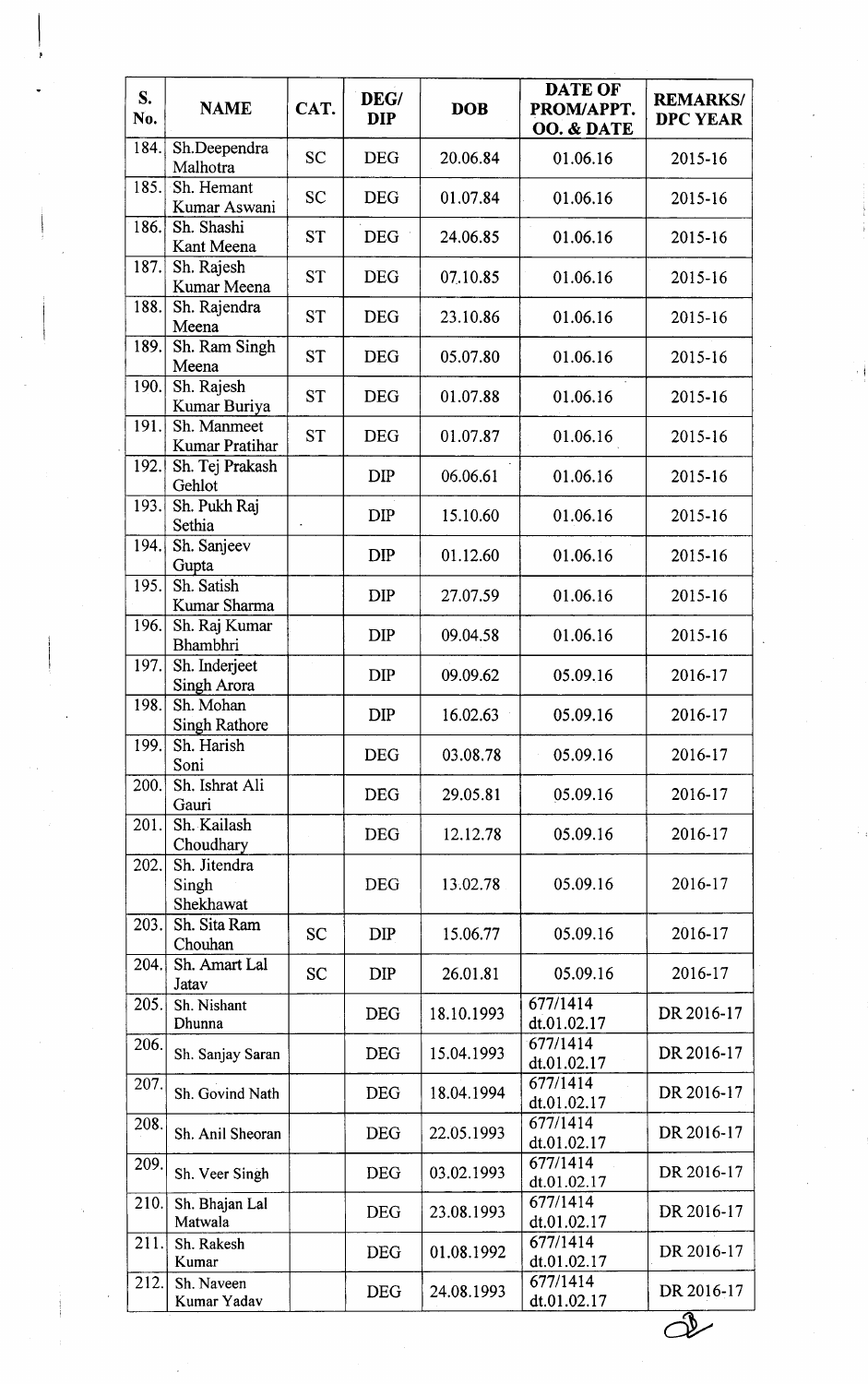| S.<br>No. | <b>NAME</b>                         | CAT.      | DEG/<br><b>DIP</b> | <b>DOB</b>  | <b>DATE OF</b><br>PROM/APPT.          | <b>REMARKS/</b><br><b>DPC YEAR</b> |
|-----------|-------------------------------------|-----------|--------------------|-------------|---------------------------------------|------------------------------------|
| 213.      | Sh. Rajendra<br>Legha               |           | <b>DEG</b>         | 21.012.1991 | OO. & DATE<br>677/1414<br>dt.01.02.17 | DR 2016-17                         |
| 214.      | Sh. Rahul<br>Choudhary              |           | <b>DEG</b>         | 09.10.1992  | 677/1414<br>dt.01.02.17               | DR 2016-17                         |
| 215.      | Ms.Yogita                           |           | <b>DEG</b>         | 15.06.1992  | 677/1414<br>dt.01.02.17               | DR 2016-17                         |
| 216.      | Sh. Pushpender<br>Singh             | <b>SC</b> | <b>DEG</b>         | 03.09.1989  | 677/1414<br>dt.01.02.17               | DR 2016-17                         |
| 217.      | Sh. Mukesh<br>Kumar Dewra           | <b>SC</b> | <b>DEG</b>         | 21.010.1992 | 677/1414<br>dt.01.02.17               | DR 2016-17                         |
| 218.      | Ms. Rekha<br>Choudhary              |           | <b>DEG</b>         | 25.05.1989  | 677/1414<br>dt.01.02.17               | DR 2016-17                         |
| 219.      | Ms. Jyoti<br>Panwar                 |           | <b>DEG</b>         | 27.07.1992  | 677/1414<br>dt.01.02.17               | DR 2016-17                         |
| 220.      | Ms. Anuradha<br>Ujjwal              |           | <b>DEG</b>         | 12.09.1983  | 677/1414<br>dt.01.02.17               | DR 2016-17                         |
| 221.      | Sh. Deepak<br>Mourya                | <b>SC</b> | <b>DEG</b>         | 03.09.1993  | 677/1414<br>dt.01.02.17               | DR 2016-17                         |
| 222.      | Sh. Arun                            | <b>ST</b> | <b>DEG</b>         | 16.10.1992  | 677/1414<br>dt.01.02.17               | DR 2016-17                         |
| 223.      | Sh. Love Kumar<br>Meena             | <b>ST</b> | <b>DEG</b>         | 12.04.1990  | 677/1414<br>dt.01.02.17               | DR 2016-17                         |
| 224.      | Sh. Naresh<br>Kumar                 |           | <b>DEG</b>         | 06.06.1993  | 677/1414<br>dt.01.02.17               | DR 2016-17                         |
| 225.      | Sh. Virendra<br><b>Singh Panwar</b> |           | <b>DEG</b>         | 29.12.80    | 01.09.17                              | 2017-18                            |
| 226.      | Sh. Anil<br>Kumar                   |           | <b>DEG</b>         | 12.11.82    | 01.09.17                              | 2017-18                            |
| 227.      | Sh.Ramsukh<br>Dudi                  |           | <b>DEG</b>         | 11.06.79    | 01.09.17                              | 2017-18                            |
| 228.      | Sh. Dilip<br>Kumar Sharma           |           | <b>DEG</b>         | 18.02.81    | 01.09.17                              | 2017-18                            |
| 229.      | Sh. Parveen<br>Parihar              |           | <b>DEG</b>         | 11.10.77    | 01.09.17                              | 2017-18                            |
| 230.      | Sh. Gajendra<br>Devra               |           | <b>DEG</b>         | 09.01.81    | 01.09.17                              | 2017-18                            |
| 231.      | Sh.Dinesh Soni                      |           | <b>DEG</b>         | 01.07.77    | 01.09.17                              | 2017-18                            |
| 232.      | Sh. Devendra<br>Vyas                |           | <b>DEG</b>         | 01.07.75    | 01.09.17                              | 2017-18                            |
| 233.      | Sh. Chandra<br>Shekhar Ojha         |           | <b>DEG</b>         | 05.07.84    | 01.09.17                              | 2017-18                            |
| 234.      | Sh. Hanuman<br>Singh Jhakar         |           | DIP                | 10.02.63    | 01.09.17                              | 2017-18                            |
| 235.      | Sh. Jitendra K.<br>Chawala          |           | <b>DIP</b>         | 14.11.65    | 01.09.17                              | 2017-18                            |
| 236.      | Sh. Duli Chand<br>Beniwal           |           | <b>DIP</b>         | 15.07.60    | 01.09.17                              | 2017-18                            |
| 237.      | Sh.Manga Ram<br>Choudhary           |           | <b>DIP</b>         | 04.04.66    | 01.09.17                              | 2017-18                            |
| 238.      | Sh. Sushil<br>Kumar Verma           | SC        | <b>DIP</b>         | 01.07.76    | 01.09.17                              | 2017-18                            |
| 239.      | Sh.Chhagan Lal<br>Meena             | <b>ST</b> | <b>DIP</b>         | 20.04.80    | 01.09.17                              | 2017-18                            |
| 240.      | Sh. Mukesh<br>Kumar Meena           | <b>ST</b> | <b>DIP</b>         | 22.06.76    | 01.09.17                              | 2017-18                            |
| 241.      | Sh. Amit Roat                       | <b>ST</b> | <b>DIP</b>         | 01.02.76    | 01.09.17                              | 2017-18                            |
| 242.      | Sh. Inderjeet<br>Meena              | <b>ST</b> | <b>DIP</b>         | 14.03.78    | 01.09.17                              | ථැ<br>2017-18                      |

t{